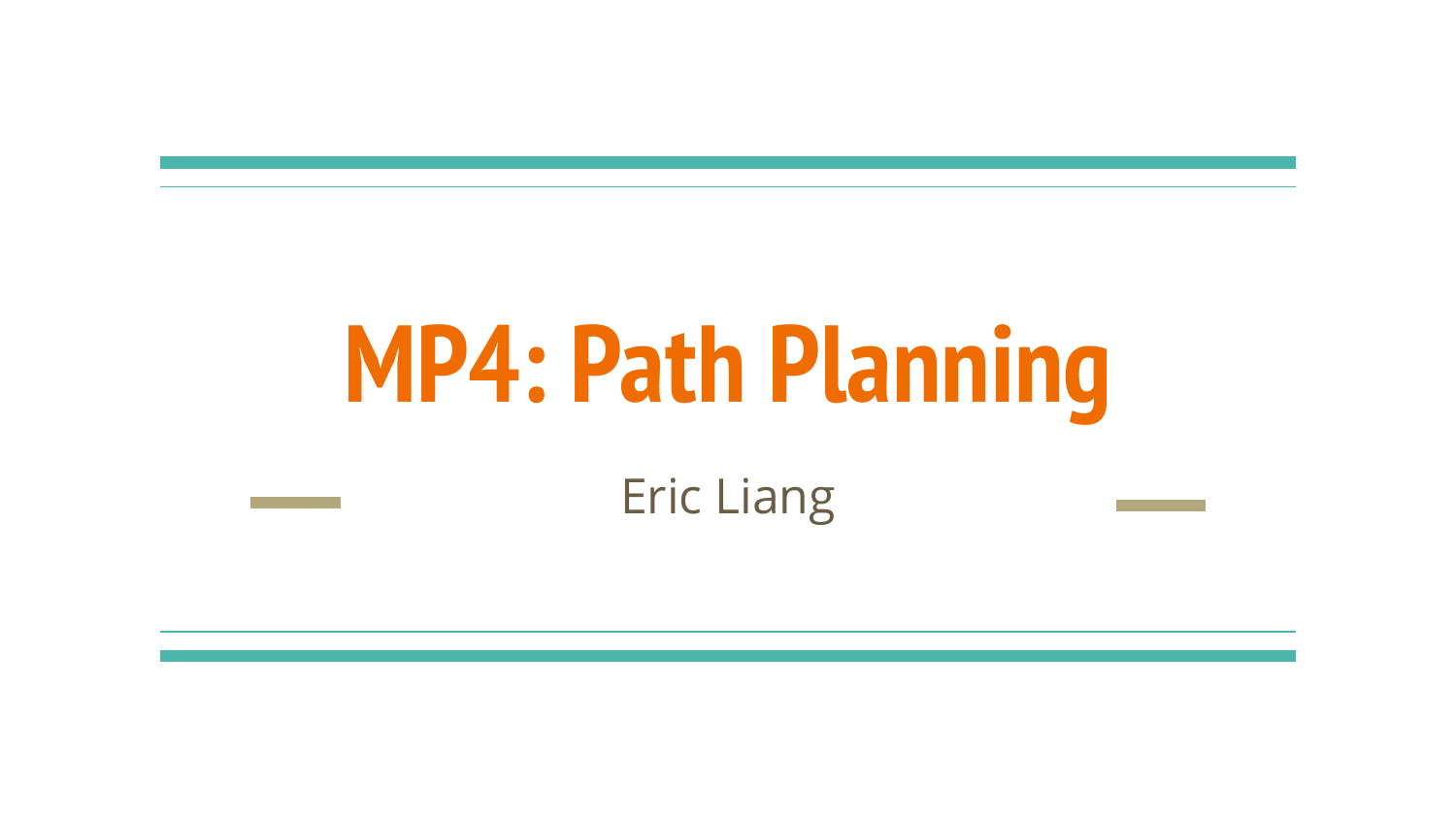# **Overview**

- Demo due 4/29/2021, Report due 4/30/2021
- 3 Written Questions, 4 Implementation Questions
- Written Questions:
	- A\* Search
	- Probabilistic Road Maps
	- Value Iteration
- Implementation Questions
	- A\* Planner v.s. Hybrid A\* Planner
	- Design Choices
	- Video
	- Demo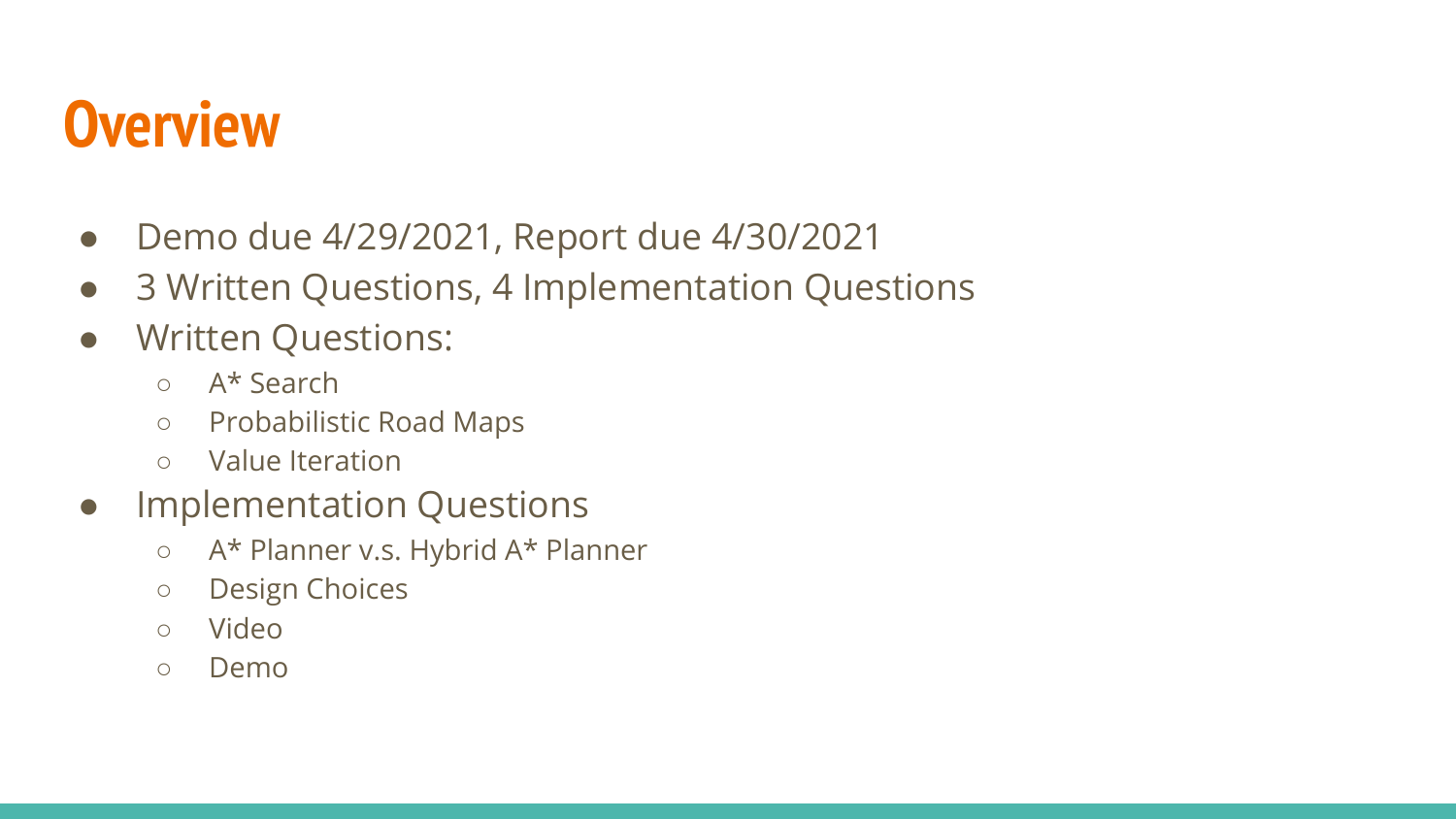## **Module Architecture**

- **a\_star.py**: You need to implement A\*
- **hybrid\_a\_star.py**: You need to implement Hybrid A\*
- **controller.py**: Dubin's Car Controller
- **mp4.py**: Main Function/ Wrapper
- **reset.py:** Resets Car Position (You need to reset to various different positions in this MP!)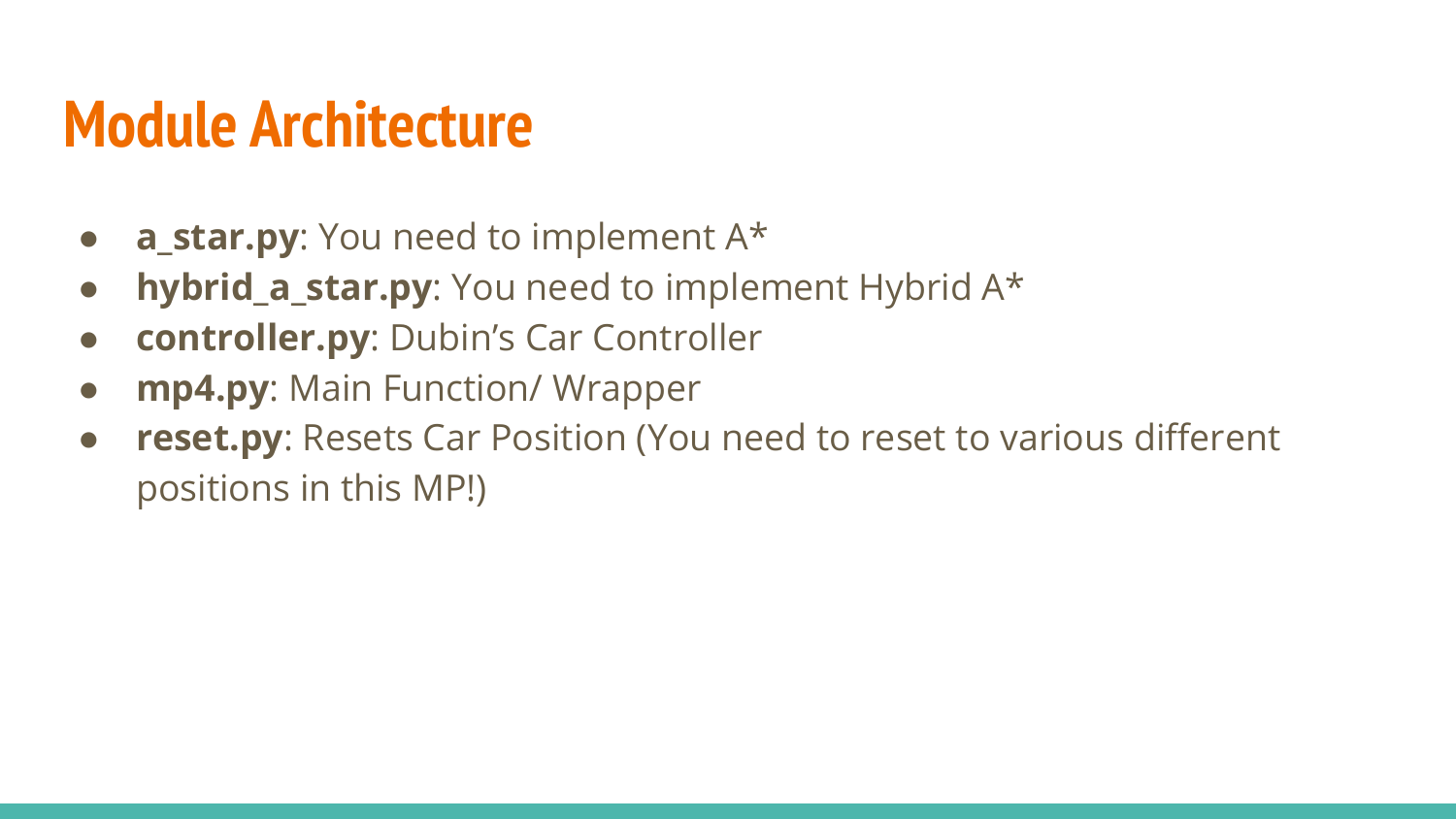## **A\* Planner**

- Keep track of both the cost of the partial path to get to a vertex  $g(v)$  and the heuristic function estimating the cost to reach the goal from a vertex h(v)
- Choose a "ranking" function to be the sum of the two costs:  $f(v) = g(v) + h(v)$
- **g(v)**: cost-to-arrive (from the start to v)
- **h(v)**: cost-to-go estimate (from v to the goal)
- **f(v)**: estimated cost of the path (from the start to v and then to the goal)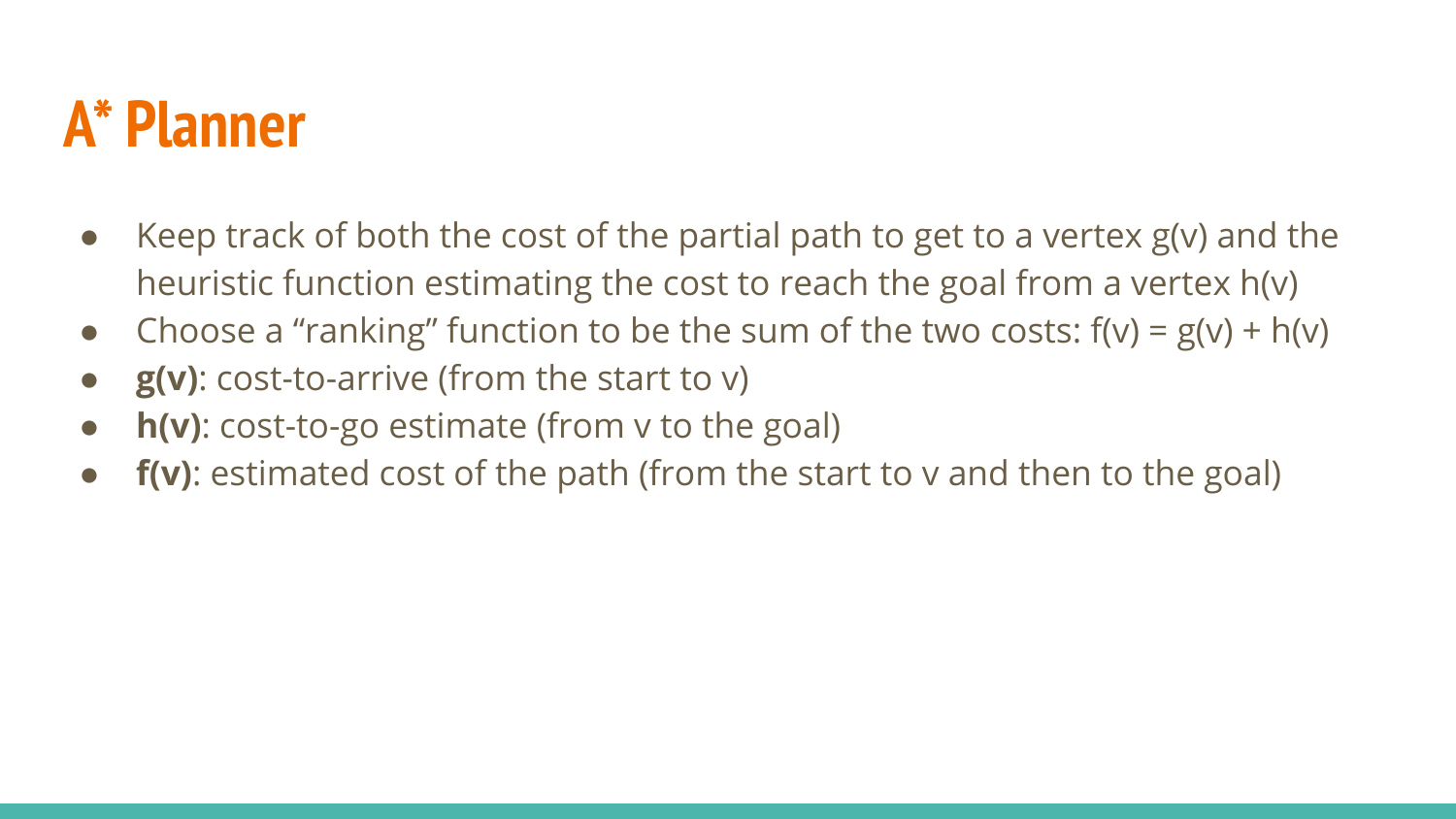## **A\* Planner**

 $Q \leftarrow \langle start \rangle$ // initialize queue with start while  $\boldsymbol{Q} \neq \emptyset$ : pick (and remove) the path P with the lowest estimated cost  $(f(P) = g(P) + h(head(P))$  from Q if  $head(P) = x_{goal}$  then return P // Reached the goal for each vertex v such that  $(head(P), v) \in E$ , do // for all neighbors add  $\langle v, P \rangle$  to Q // Add expanded paths **Return FAILURE** // nothing left to consider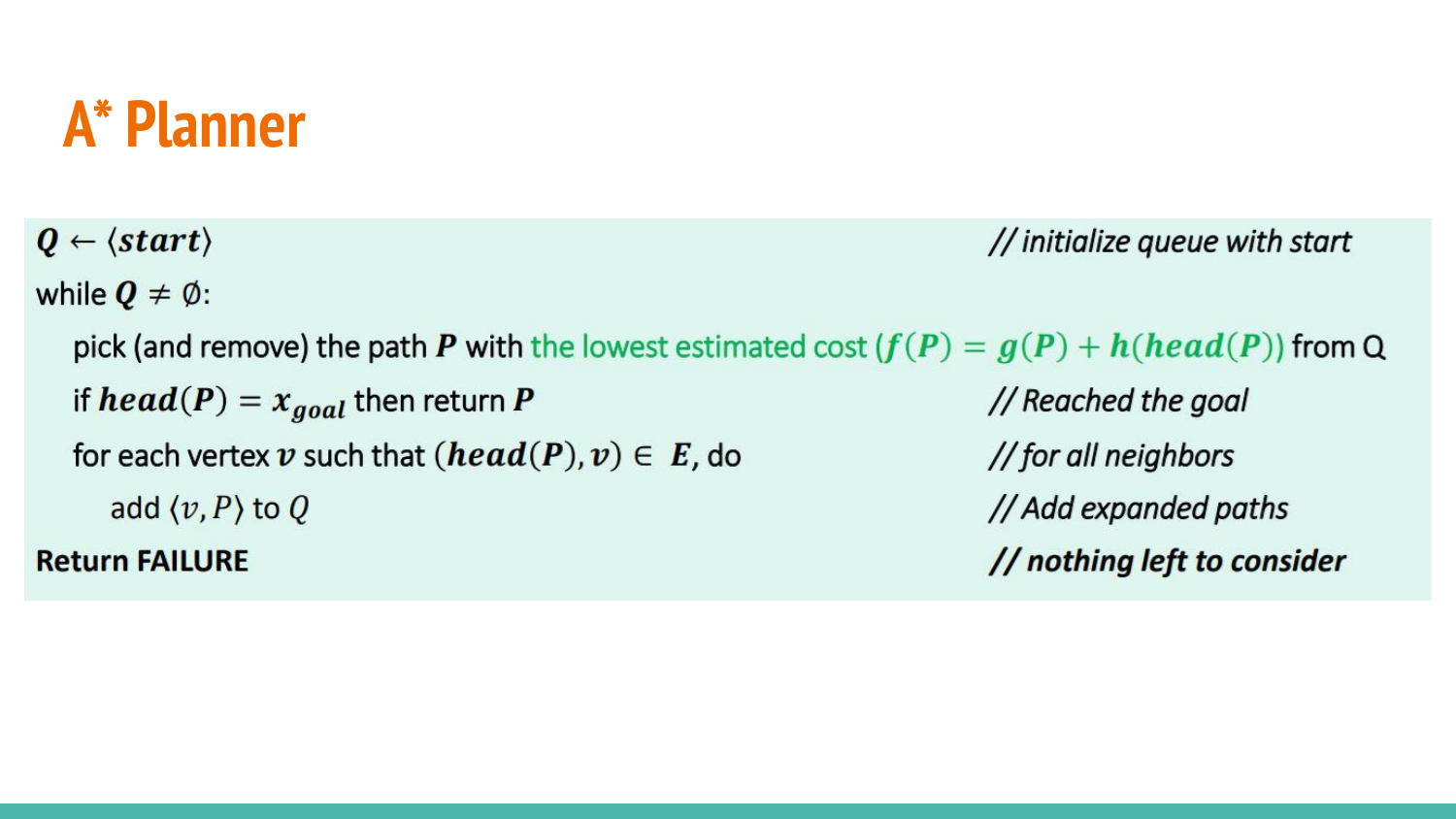# **Heuristic**

- Admissible heuristic:  $h(v) \leq h^*(v)$
- $\bullet$  h<sup>\*</sup>(v): The actual cost from node to goal
- $\bullet$  h(v): Needs to be at most h\*(v) to guarantee optimality
- But it doesn't mean h(v) should be as small as possible!
	- $\circ$  When h = 0, A\* is equivalent to UCS
	- $\circ$  h(v) should be as close to h\*(v) as possible (Review partial order and domination)
- Consistent heuristic:  $h(u) \leq w(u, v) + h(v)$ 
	- Satisfies triangle inequality
	- $\circ$  f(v) = g(v) + h(v) is non-decreasing along paths
	- No need to compare costs or revisit expanded nodes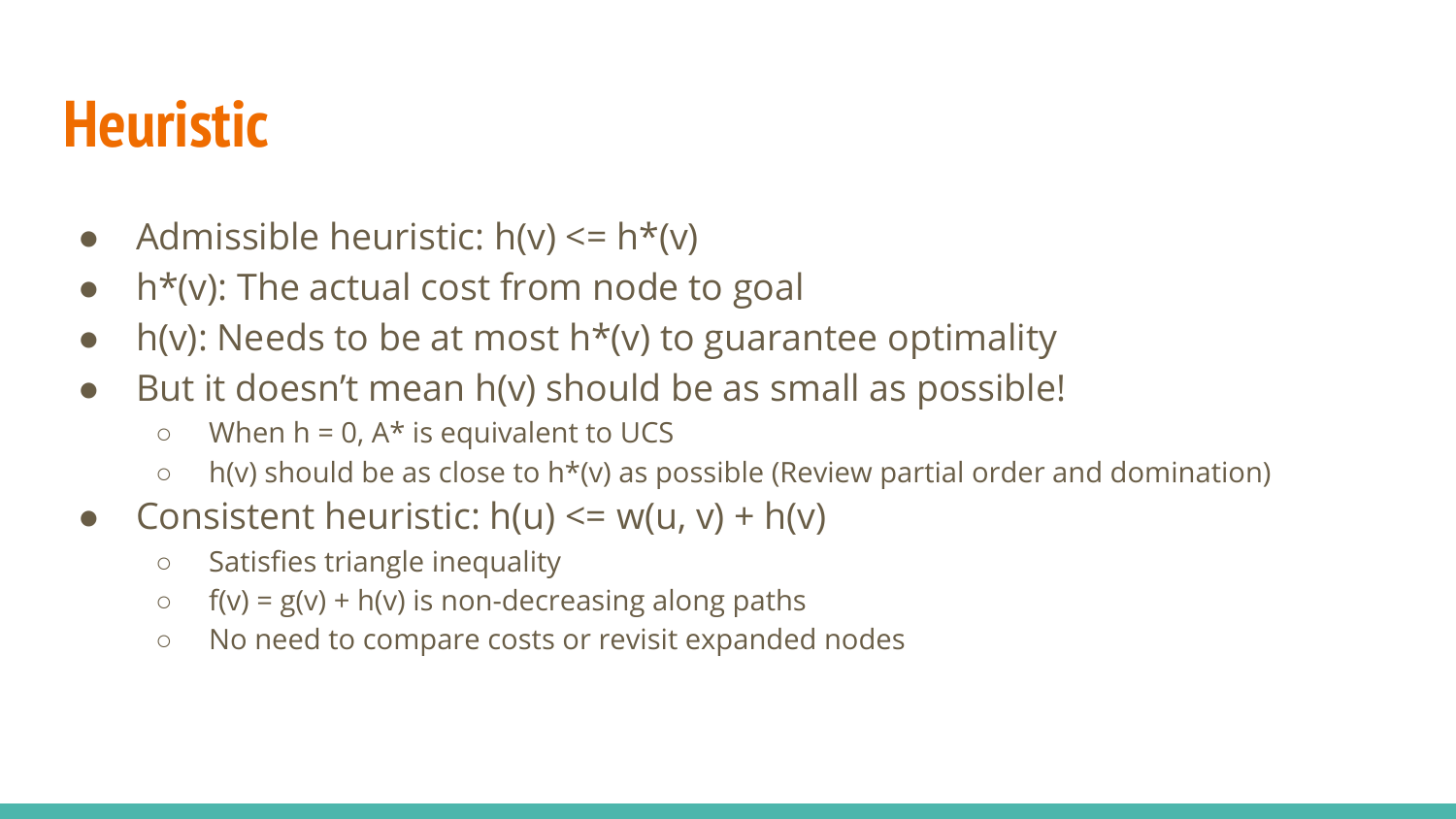# **Euclidean distance**

- Admissible?
- Consistent?
- Can you think about a better heuristic?
- Does it make sense to assign same edge weights/lengths to all neighbors?





 $(b)$  $(a)$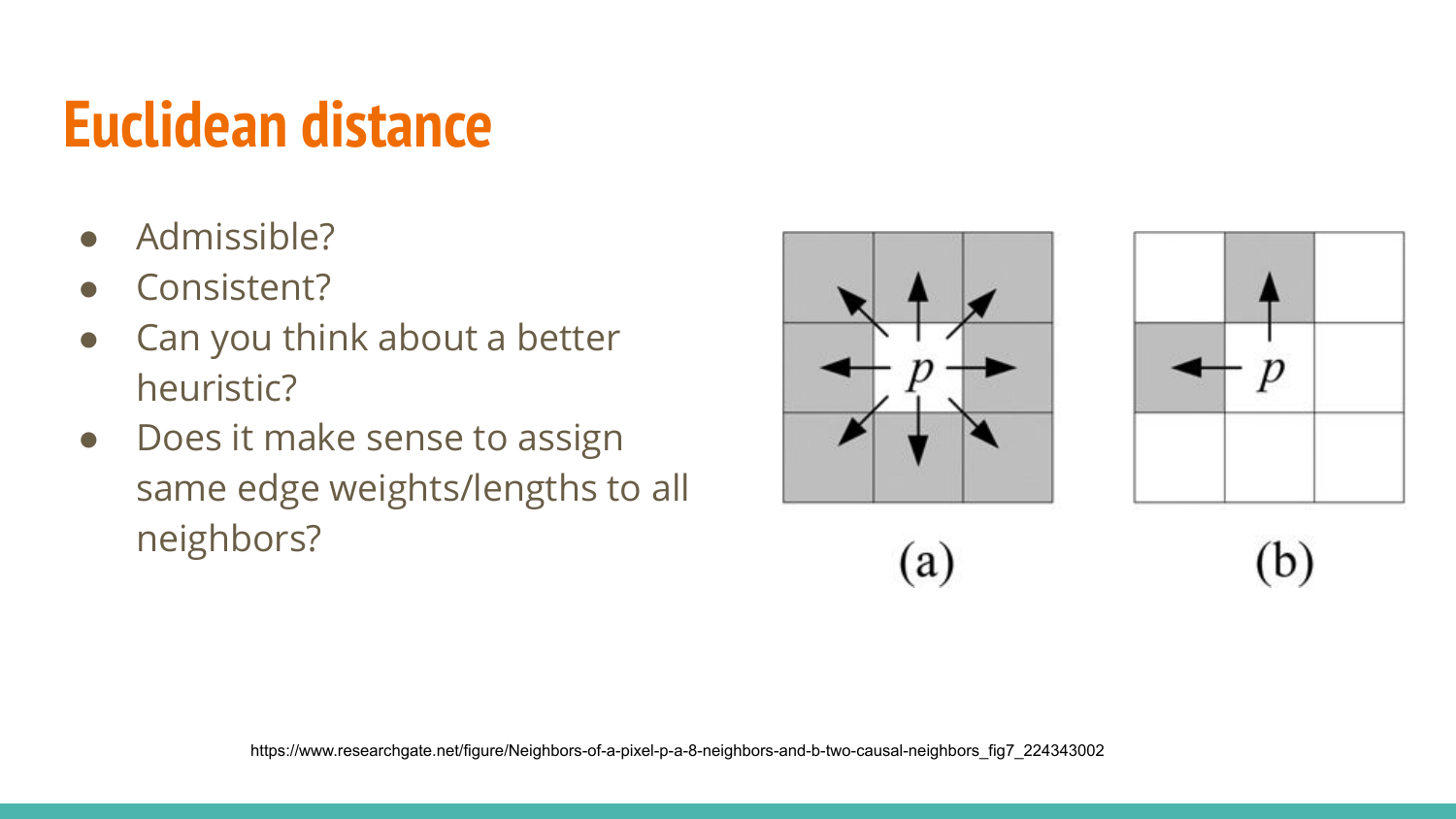# **Nodes and Heap/ Priority Queue**

- $A^*$  node
	- Cost-to-arrive g
	- $\circ$  Estimated cost of the path:  $f = g + h$  (heuristic to goal)
	- $\circ$  Position state:  $(x, y)$
	- You can store path here also. Just need the ability to backtrack.
- Does popping smallest element sound familiar?
	- Heap (Python heapq)
- How do you construct nodes to be used in heap?
	- Easiest: Tuple with the key as the first element (f)
	- $\circ$  Cleaner:  $\bot$  comparator in a class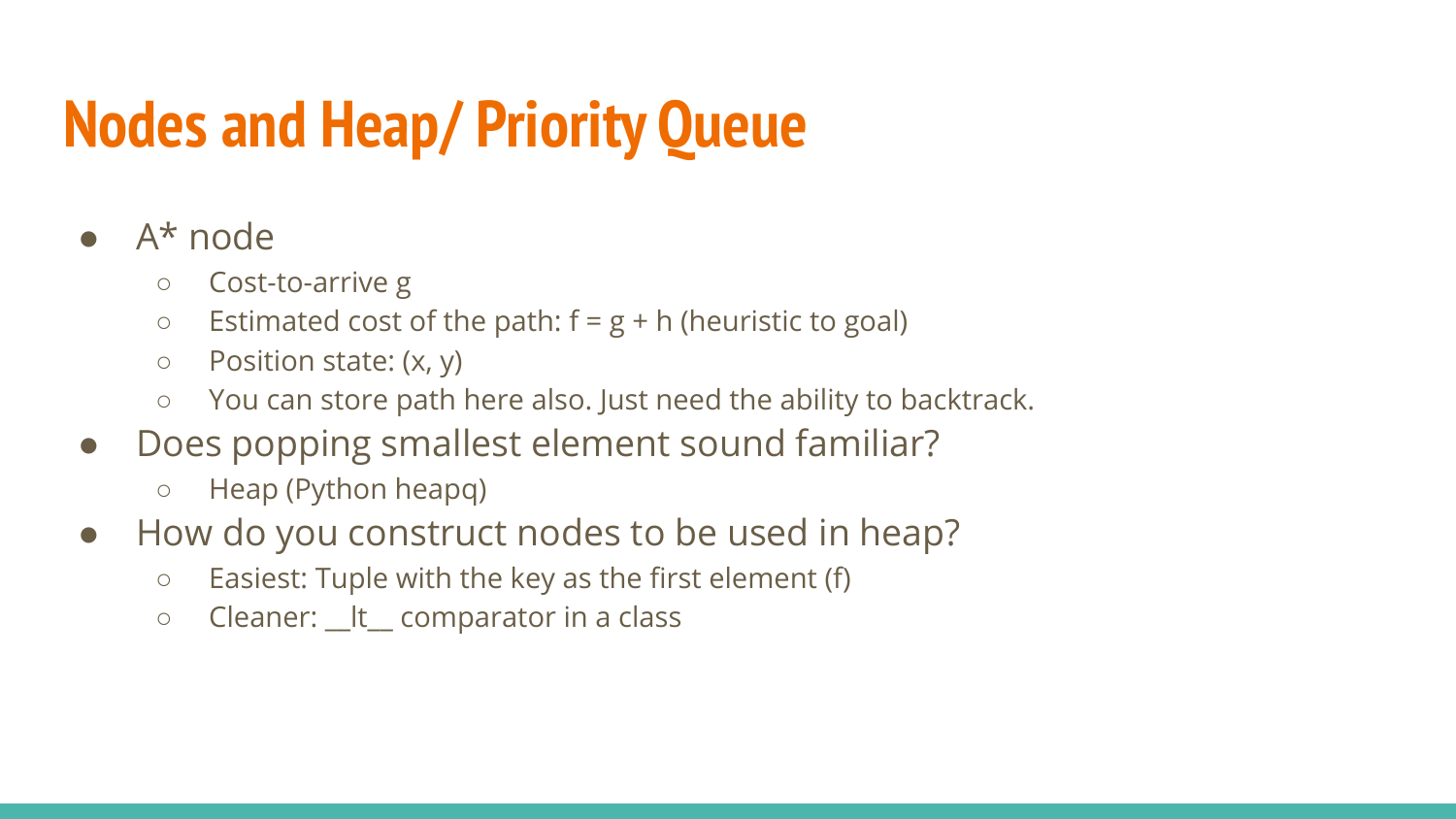## **Dubin's Car**

- $x_{new} = x + v \cos(\theta)$ <br>•  $y_{new} = y + v \sin(\theta)$
- 
- $\theta_{\text{new}} = \theta + v \tan(\delta) / l$  $\bullet$



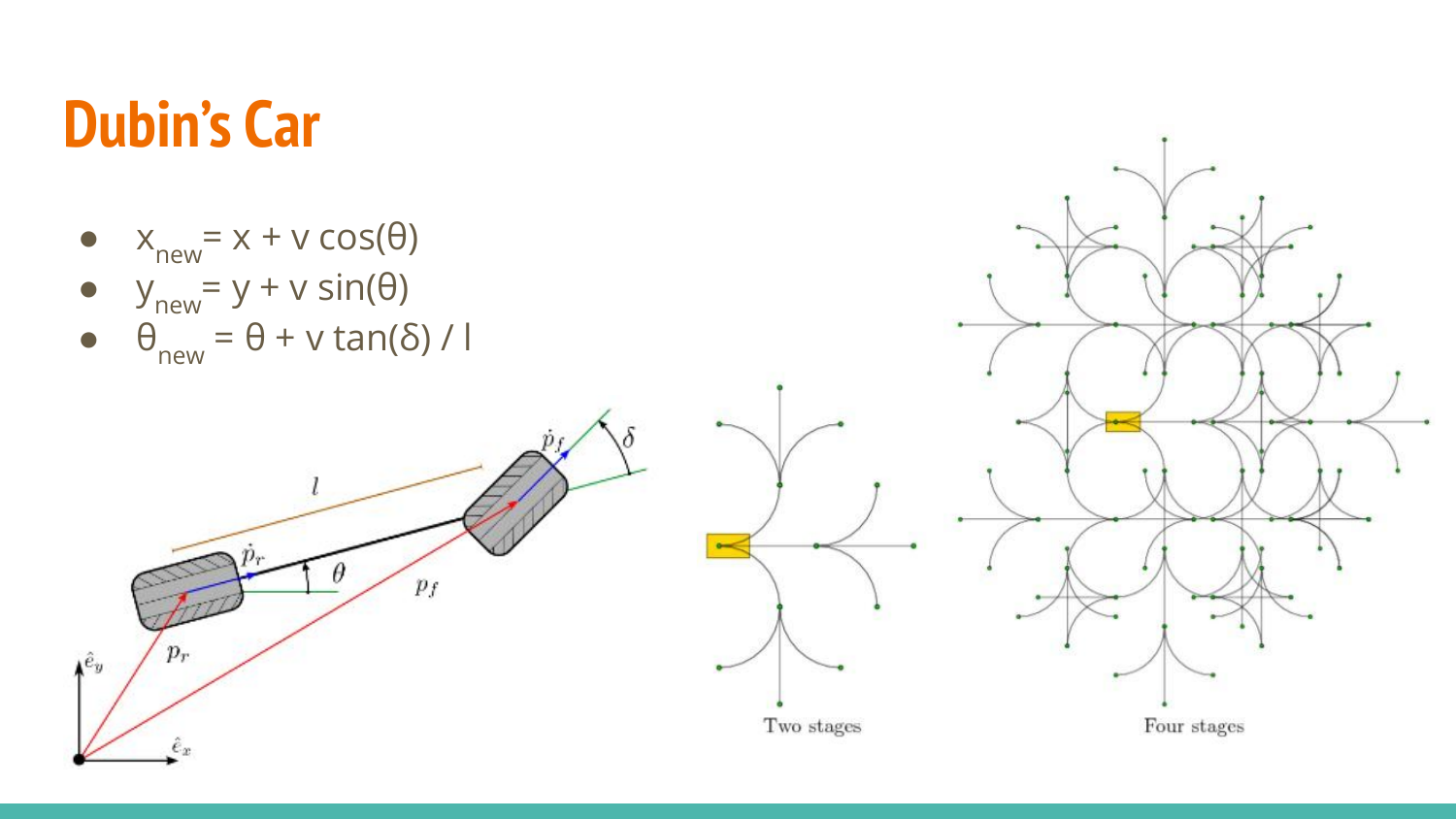# **Hybrid A\* Planner**

- Problem with A\*: Not good with continuous state space in real world
- Discrete path may not be executable by the vehicle dynamics
- Solution: Use representative continuous state on top of discrete nodes
- Hybrid A\* Node
	- Cost-to-arrive g
	- $\circ$  Estimated cost of the path:  $f = g + h$  (heuristic to goal)
	- $\circ$  Discrete position state: (x, y, θ)
	- Continuous position state: (xc, yc, θc)
	- Path or other information for backtracking

http://robots.stanford.edu/papers/junior08.pdf





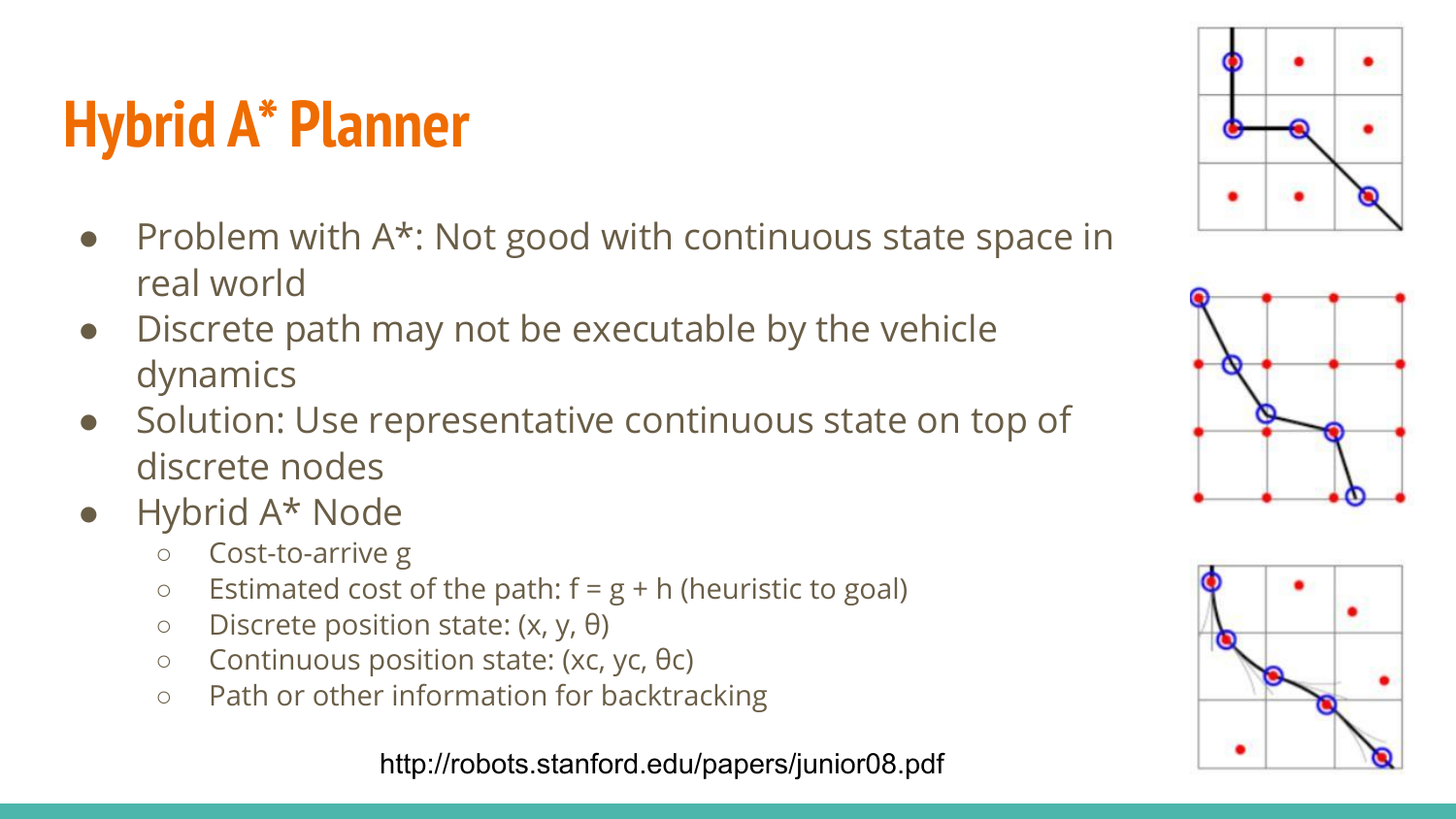## **Transition and Discretization**

- Say we start from a node with discrete state  $(x, y, \theta)$  and continuous state (xc, yc, θc)
- We apply a control  $u = (v, \delta)$  to (xc, yc, θc) from all the possible actions
- $\bullet$  Now we get a continuous state (xc', yc',  $\theta$ c')
- We discretize (xc', yc',  $\theta$ c') to (x', y',  $\theta$ ') by rounding (or you can define your own resolution)
- $(x', y', \theta')$  is now the discrete state of your new node
- Cost g and h and path are still computed with continuous state
- Discrete state checks whether you've explored similar states (or goal)
- $(4.1, 5.9, 34.1°)$  is the same as  $(3.72, 6.22, 33.8°)$  in terms of if you have visited it before or not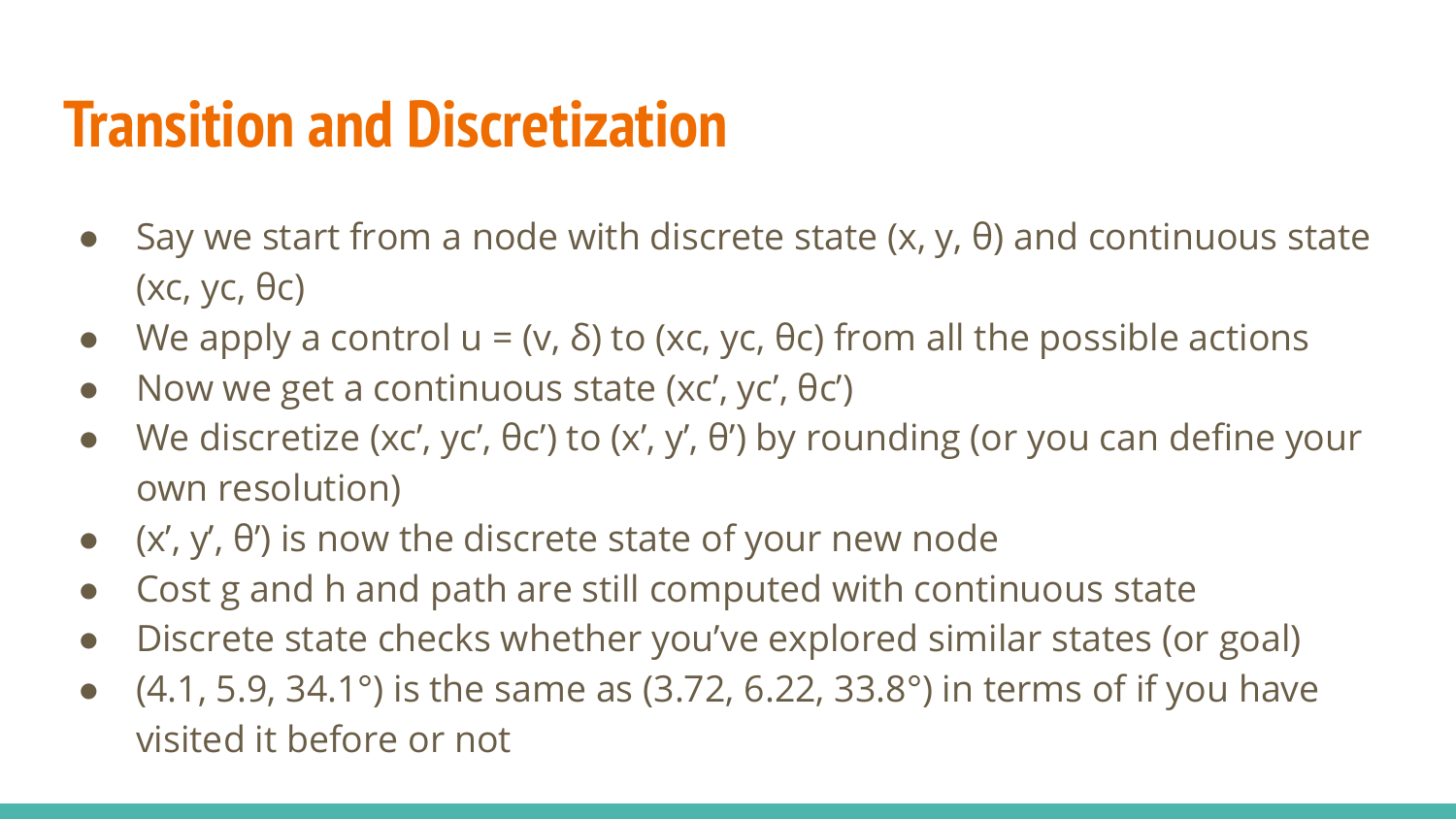#### **Demo**

- The TA will pick a few test cases from the lab manual.
- Students need to show their  $A^*$  and Hybrid  $A^*$  planners
	- Finish planning within reasonable amount of time
	- A\* planner needs to be optimal
	- Hybrid A\* planner needs to have reasonably good performances